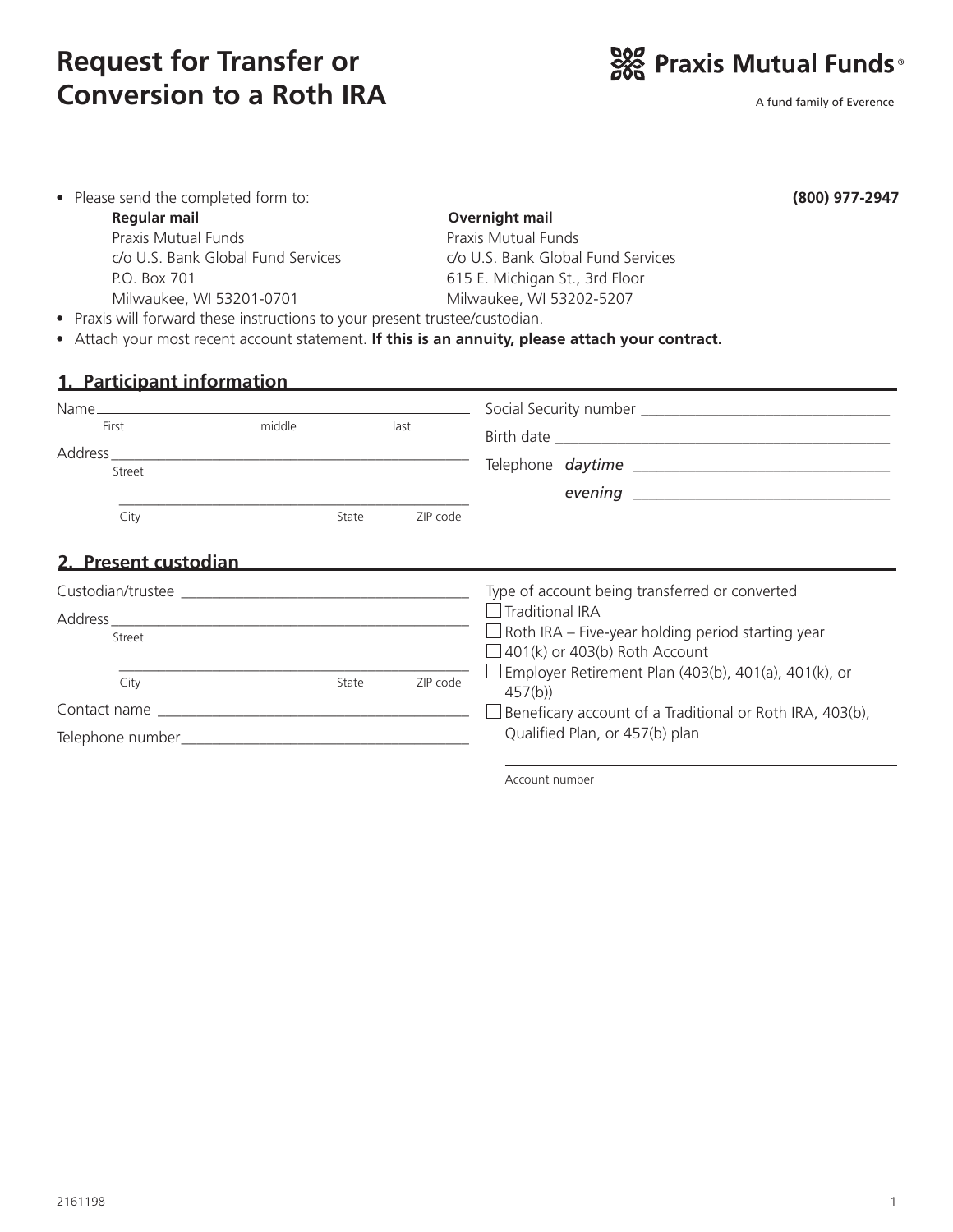# **3. Investment selection**

 $\Box$  I am opening a new account and have attached a new application.

 $\Box$  I have an existing Roth IRA or beneficiary Roth IRA.

Invest the proceeds as follows:

| <b>Fund selection</b>                                          | Percentage  | <b>Existing Account No.</b> |
|----------------------------------------------------------------|-------------|-----------------------------|
| Genesis Portfolios                                             |             |                             |
| Conservative (3171)                                            | $\%$        |                             |
| Balanced (3172)                                                | $\%$        |                             |
| Growth (3173)                                                  | $\%$        |                             |
| Money Market Account (3156)                                    | $\%$        |                             |
| Impact Bond Fund (3157)                                        | $\%$        |                             |
| Value Index Fund (3160)                                        | $\%$        |                             |
| Growth Index Fund (3162)                                       | $\%$        |                             |
| Small Cap Index Fund (3161)<br>(formerly named Small Cap Fund) | $\%$        |                             |
| International Index Fund (3163)                                | $\%$        |                             |
| Total                                                          | $\%$<br>100 |                             |
|                                                                |             |                             |

# **4. Authorization**

I would appreciate your prompt attention to this request.

# **Conversion from traditional IRA**

I have established a Roth IRA account with Praxis Mutual Funds. Please convert assets in my traditional IRA to a Roth IRA as indicated in Section 5. I understand that a conversion to a Roth IRA is a taxable event and that the amount I convert will be reported as a taxable distribution to the Internal Revenue Service.

## **Transfer from Roth IRA or Designated Roth Account**

I have established a Roth IRA account with Praxis Mutual Funds. Please liquidate or transfer assets in my account with you, as indicated in Section 5.

#### **Conversion from a 403(b), Qualified Plan, or 457(b) Plan**

I have established a Roth IRA with Praxis Mutual Funds. Please convert assets in my  $\Box$  403(b)  $\Box$  Qualified Plan  $\Box$  457(b) Plan to a Roth IRA as indicated in Section 5. I understand that I must be elgible to receive a distribution from my retirement plan in order to do this conversion. I am eligible for a distribution for the following reason:

 $\Box$  I have terminated employment with my employer

 $\Box$  I am currently over the age of 59 1/2 (403(b) only)

I understand that a conversion to a Roth IRA is a taxable event and that the amount I convert will be reported as a taxable distribution to the Internal Revenue Service.

#### **Conversion from a Beneficary Account**

I am the beneficiary of a deceased participant in a 403(b), Qualified Plan, or 457(b) plan. I have established a beneficiary Roth IRA as indicated in Section 5. I understand that a conversion to a Roth IRA is a taxable event and that the amount I convert will be reported as a taxable distribution to the Internal Revenue Service. I also understand that after this conversion I must continue to receive required minimum distributions from my beneficiary Roth IRA account.

#### **For IRS reporting purposes** I am (check one):

 $\Box$  Less than age 59 1/2  $\Box$  Age 59 1/2 or older

> **Caution: If you are age 70 1/2 or older or this is a beneficiary account, you must withdraw your required minimum distribution for the year before converting.**

**Attention: Conversions must be reported to the IRS. The custodian/trustee sending the funds will report the distribution and the custodian/trustee receiving the assets will report the subsequent Roth IRA conversion.**